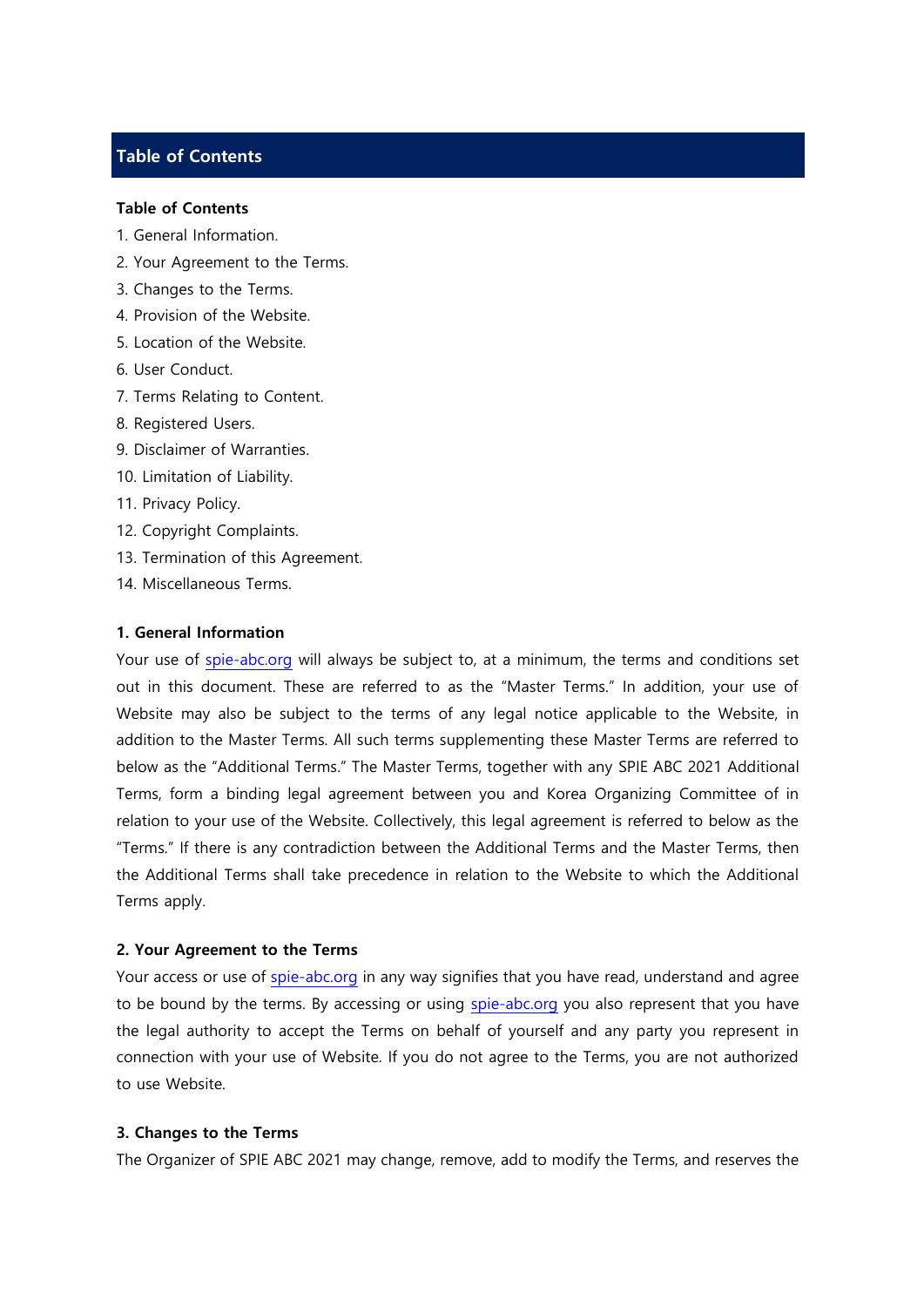right to do so in its discretion. In that case, we will post the updated Master Terms or Additional Terms, as relevant, to the Website and indicate the date of revision. We may send a message to your email address, or we may display a notice on the Website indicating that the Terms have changed. All amended Terms take effect immediately. If you do not agree with any modification to the Terms, you may terminate this agreement by ceasing use of the Website. Your continued use of Website after revised Terms are effective indicates that you have read, understood and agreed to those Terms.

## **4. Provision of the Website**

The Organizer of SPIE ABC 2021 made the Website available to you on the Terms. You may only use the Website in accordance with these Master Terms and any applicable Additional Terms. In particular but without limitation, you may not use the Website for any purpose that is unlawful or prohibited by these Master Terms, any applicable Additional Terms, or any other conditions or notices that are made available on any Website.

# **5. Location of the Website**

The Website Services are controlled and offered by The Organizer of SPIE ABC 2021 from its facilities in the Korea. The Organizer of SPIE ABC 2021 made no representations that the Website is appropriate or available for use in other locations. If you are accessing or using any Website from other jurisdictions, you do so at your own risk and you are responsible for compliance with local law.

## **6. User Conduct**

Users agree not to use the Website Services to:

• Post, use or transmit Content that you do not have the right to post or use, for example, under intellectual property, confidentiality, privacy or other applicable laws;

• Post, use or transmit unsolicited or unauthorized Content, including advertising or promotional materials, "junk mail," "spam," "chain letters," "pyramid schemes," or any other form of unsolicited or unwelcome solicitation or advertising;

• Post, use or transmit Content that contains software viruses or any other computer code, files or programs designed to interrupt, destroy or limit the functionality of any computer software or hardware or telecommunications equipment or otherwise interfere with or disrupt the Website Services or servers or networks connected to the Website, or that disobeys any requirements, procedures, policies or regulations of networks connected to the Website;

• Post or transmit Content that is harmful, offensive, obscene, abusive, invasive of privacy, defamatory, hateful or otherwise discriminatory, false and misleading, incites an illegal act, or is otherwise in breach of your obligations to any person or contrary to any applicable laws and regulations;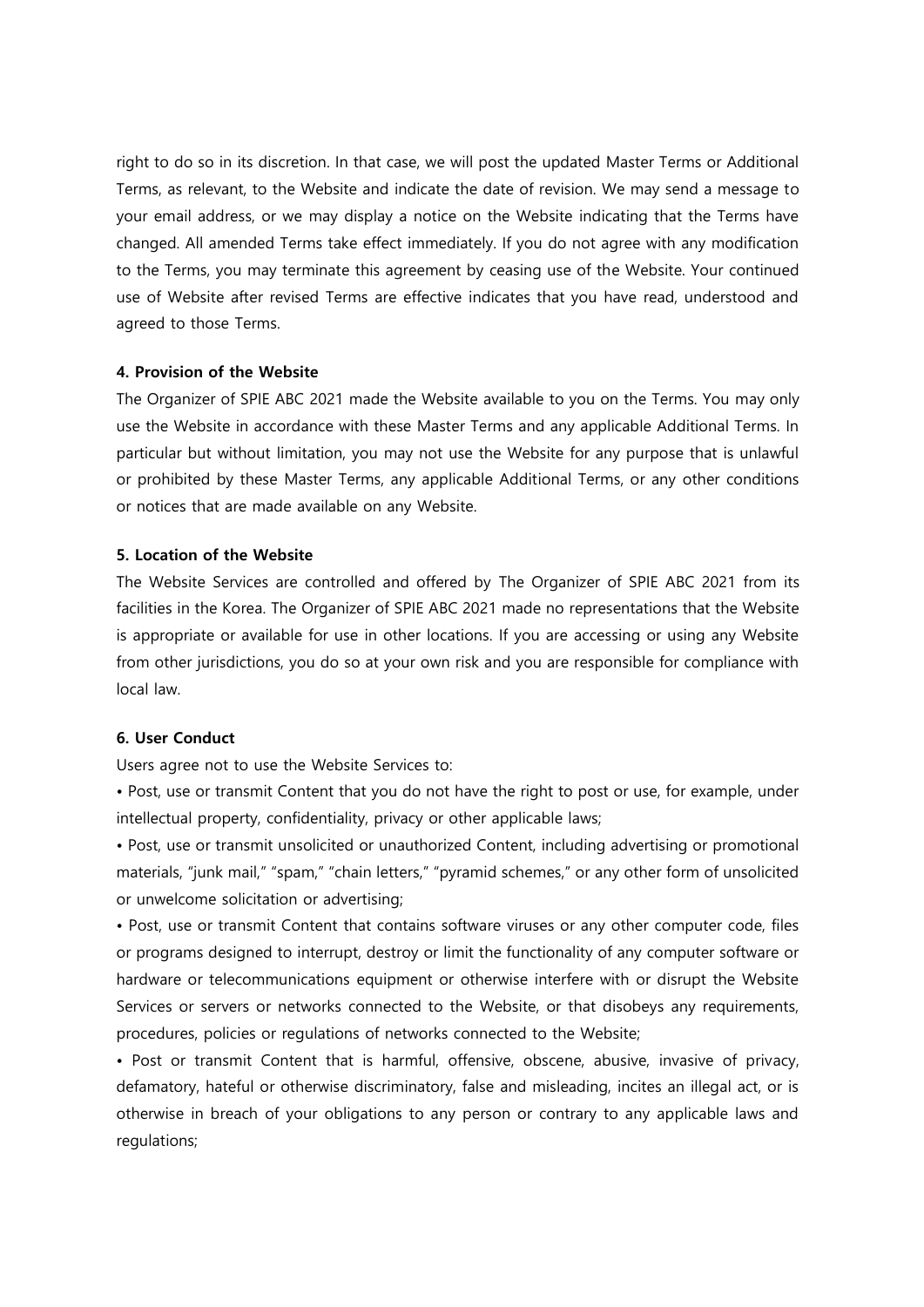• Intimidate or harass another;

• Use or attempt to use another's account, service, or personal information;

• Remove, circumvent, disable, damage or otherwise interfere with any security-related features that enforce limitations on the use of the Website;

• Attempt to gain unauthorized access to the Website, other accounts, computer systems or networks connected to the Website, through hacking password mining or any other means or interfere or attempt to interfere with the proper working of the Website Services or any activities conducted through the Website Services;

• Use any means to bypass or ignore robot.txt, or other measures we use to restrict access or use of the Website Services;

• Impersonate another person or entity, or falsely state or otherwise misrepresent your affiliation with a person or entity; or

• Post or transmit any personally identifiable information about persons under 14 years of age, including without limitation in connection with the Website or the Services offered thereon.

#### **7. Terms Relating to Content**

**Responsibility for Content.** You understand that all material, data and information, (collectively, "Content") which you may have access to through your use of the Website are the sole responsibility of the person from which such Content originated. This includes assertions that persons may make, expressly or impliedly, about the provenance and ownership of Content that they supply, upload, list and/or link to. You acknowledge that The Organizer of SPIE ABC 2021 does not make any representations or warranties about the accuracy, integrity or quality of the Content made available at the instigation of users of the Website. You understand that by using the Website, you may be exposed to Content that is offensive, indecent or objectionable. Under no circumstances is The Organizer of SPIE ABC 2021 liable in any way for any Content, including, but not limited to: any infringing Content, any errors or omissions in Content, or for any loss or damage of any kind incurred as a result of the use of any Content posted, transmitted to, linked to or otherwise accessible or made available via the Website Services.

**Content You Provide.** You may only submit Content to the Website. This means that you can only submit Content that you yourself create, that is in the public domain or that you have been expressly granted the right to submit consistent with the Terms. For the avoidance of doubt, Content that infringes the rights of any third party must not be submitted. You represent, warrant and agree that no Content of any kind submitted, posted or otherwise shared by you on or through any of the Website Services, violates or infringes upon the rights of any third party, including copyright, trademark, privacy, publicity or other personal or proprietary rights, or contains libelous, defamatory or otherwise unlawful material. Further, you represent, warrant and agree not to submit any personally identifiable information. The Organizer of SPIE ABC 2021 may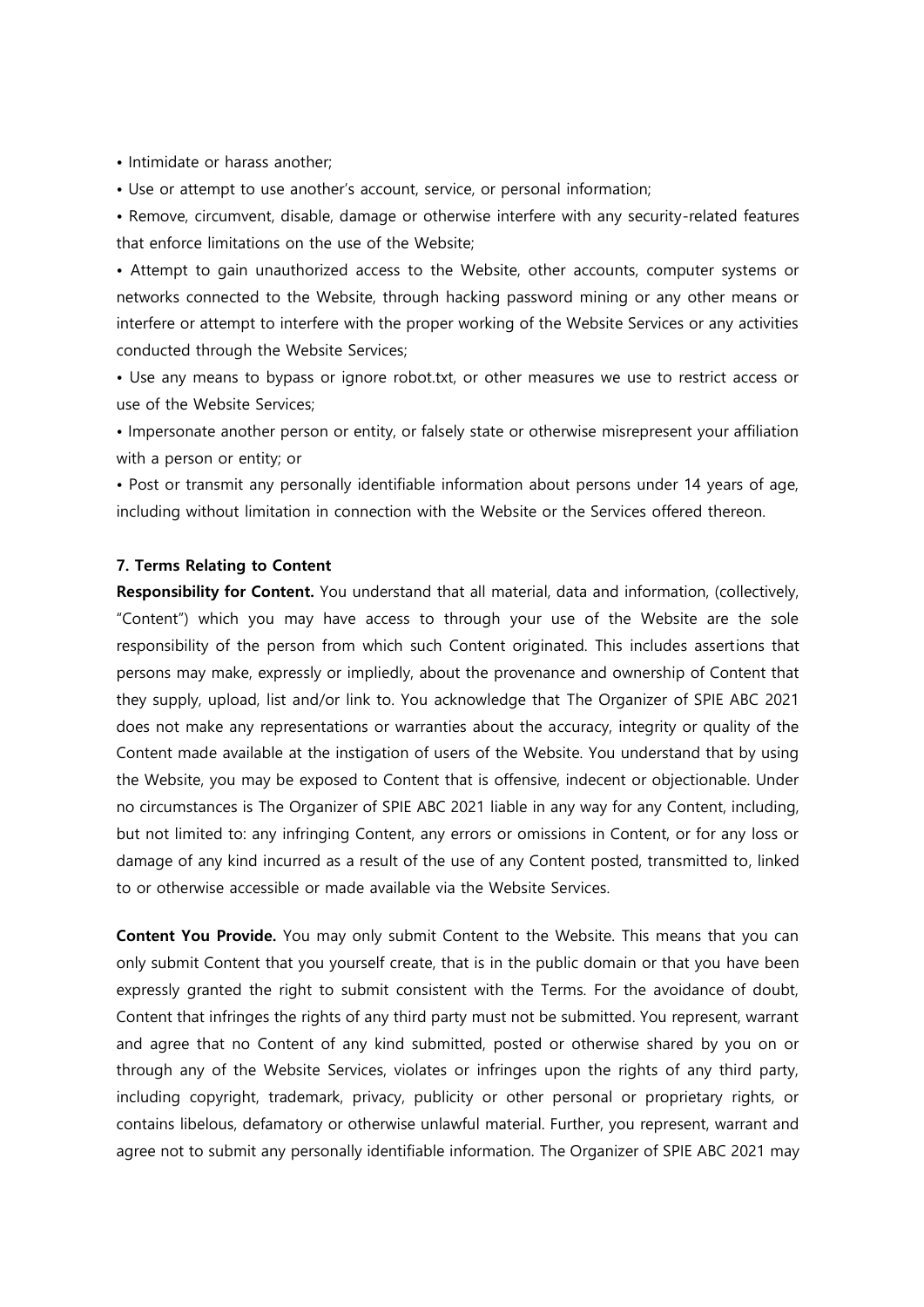review your submissions and may delete or remove without notice any Content in its sole discretion that The Organizer of SPIE ABC 2021 determines violates the Terms or that may be offensive, illegal, or that might violate the rights, harm or threaten the safety of others. The Organizer of SPIE ABC 2021 does not endorse or support any Content posted by you. You alone are responsible for creating backup copies and replacing any Content you post on the Website, and you authorize The Organizer of SPIE ABC 2021 to make copies of your Content as we deem necessary in order to facilitate the posting of your Content on the Website.

**Use of content on the Website.** You represent and warrant to The Organizer of SPIE ABC 2021 that you will use any and all Content on our Website in accordance with the applicable license. By using the Website, you agree that you are solely responsible for your use of any and all Content made available thereon. You agree that you must evaluate, and bear all risks associated with, the use of any Content, including any reliance on the provenance, ownership, accuracy, completeness, or reliability of such Content. In this regard, you acknowledge that you may not rely on any Content made available on the Website without your own independent evaluation of that Content. The Organizer of SPIE ABC 2021 does not guarantee that Content made available on the Website does not infringe the rights of any third party.

## **8. Registered Users**

By registering for an account on the Website, you represent and warrant that you (1) are the age of majority in your jurisdiction or, (2) are over the age of 14 and have the express permission of a legal guardian to become a Registered User and use Services made available to Registered Users, and you further agree to abide by all of the terms and conditions of these Master Terms and any applicable Additional Terms. The Organizer of SPIE ABC 2021 reserves the right to modify or discontinue the accounts of Registered Users and related Services at any time. The Organizer of SPIE ABC 2021 disclaims any and all liability to Registered Users.

**Security.** You agree to (a) provide accurate, current and complete information about you, if and as may be prompted by the registration process on the any of the Website, (b) maintain the security of your password and identification, (c) maintain and promptly update your registration information and any other information you provide, and to keep it accurate and complete to, among other things, allow us to contact you, and (d) be fully responsible for all use of your account and for any actions that take place using your account. You may not set up an account or membership on behalf of another individual or entity.

**Termination and Inactivation of User Accounts.** Your participation as a Registered User terminates automatically upon your breach of any of these Master Terms or applicable Additional Terms. In addition, The Organizer of SPIE ABC 2021 may, at any time: (a) modify, suspend or terminate the operation of or access to your user account for any reason; (b) modify or change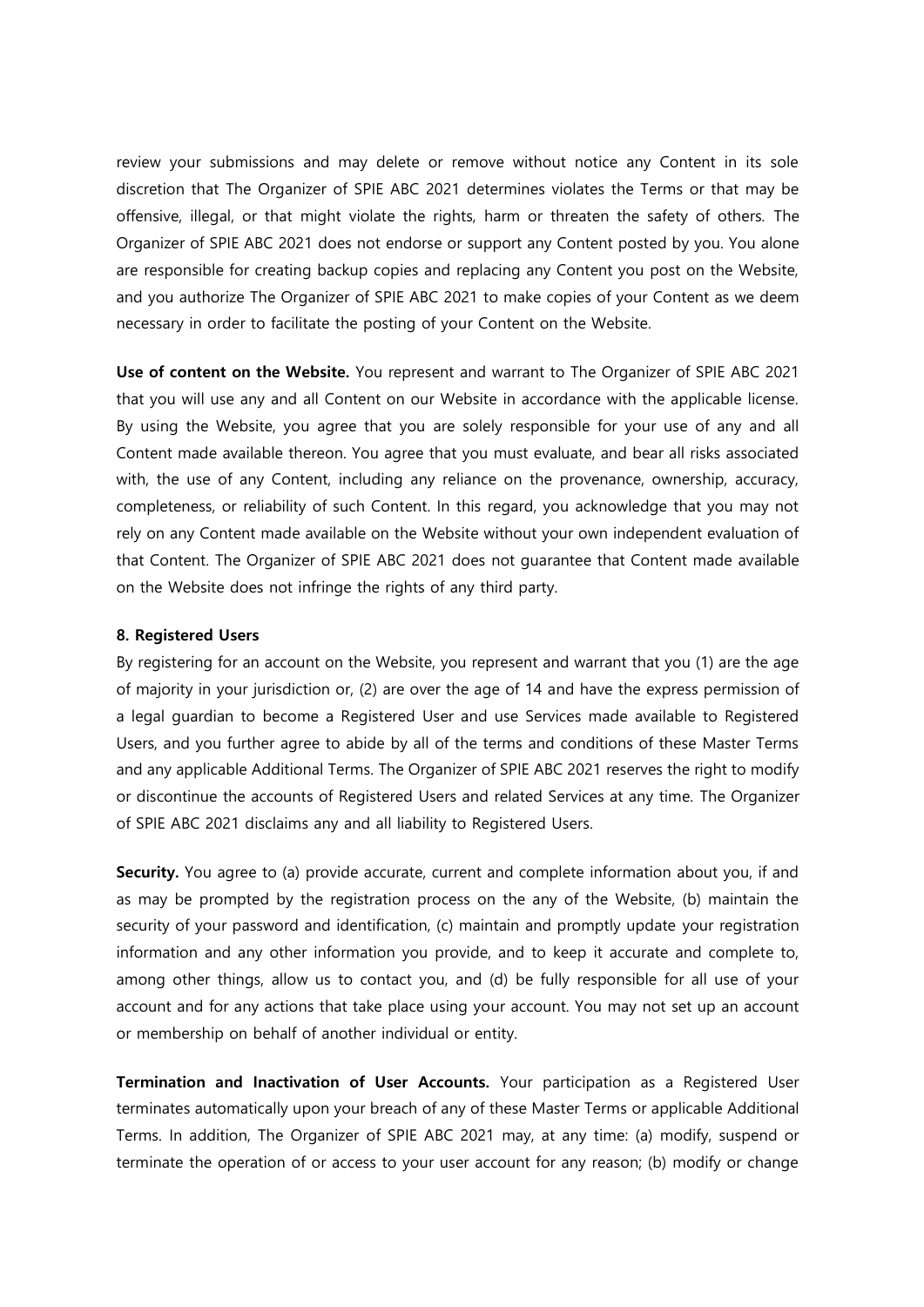Website and Services and any applicable Terms and policies governing your user account and related Website Services for any reason; and (c) interrupt user accounts and related Website Services for any reason, all as The Organizer of SPIE ABC 2021 deems appropriate in its discretion. Your access to your account, and use of the Website may be terminated by you or by The Organizer of SPIE ABC 2021 at any time and for any reason whatsoever, without notice. In addition, The Organizer of SPIE ABC 2021 reserves the right to delete and purge any account and all Content associated therewith following any prolonged period of inactivity, all as may be determined by The Organizer of SPIE ABC 2021 in its complete discretion.

# **9. Disclaimer of Warranties**

To the fullest extent permitted by the applicable law, The Organizer of SPIE ABC 2021 offers the Website and Services as-is and makes no representations or warranties of any kind concerning the Website services. The Organizer of SPIE ABC 2021 does not warrant that the functions or content contained on the Website will be uninterrupted or error-free, that defects will be corrected, or that The Organizer of SPIE ABC 2021's servers are free of viruses or other harmful components. The Organizer of SPIE ABC 2021 does not warrant or make any representation regarding use or the result of use of the content in terms of accuracy, reliability, or otherwise.

## **10. Limitation of Liability**

The Organizer of SPIE ABC 2021 shall not be responsible or liable whatsoever in any manner for any content posted on the Website for your use of the Website Services.

# **11. Privacy Policy**

The Organizer of SPIE ABC 2021 is committed to handling responsibly the information and data we collect through our Website and agrees to use your personal information in accordance with the Privacy Policy and the Terms. The Privacy Policy is hereby incorporated by reference into these Master Terms.

# **12. Copyright Complaints**

The Organizer of SPIE ABC 2021 respects the intellectual property rights of others, and we prohibit users of our Website from submitting, uploading, posting or otherwise transmitting any materials that violate another person's intellectual property rights.

#### **13. Termination of this Agreement**

These Master Terms and any Additional Terms will continue to apply until terminated by either you or The Organizer of SPIE ABC 2021 as set out below. Your right to access and use the Website terminates automatically upon your breach of any of these Master Terms or Additional Terms that may apply to any of the Website Services. The Organizer of SPIE ABC 2021 may, at any time: (a) modify, suspend or terminate the operation of or access to any of the Website Services, or